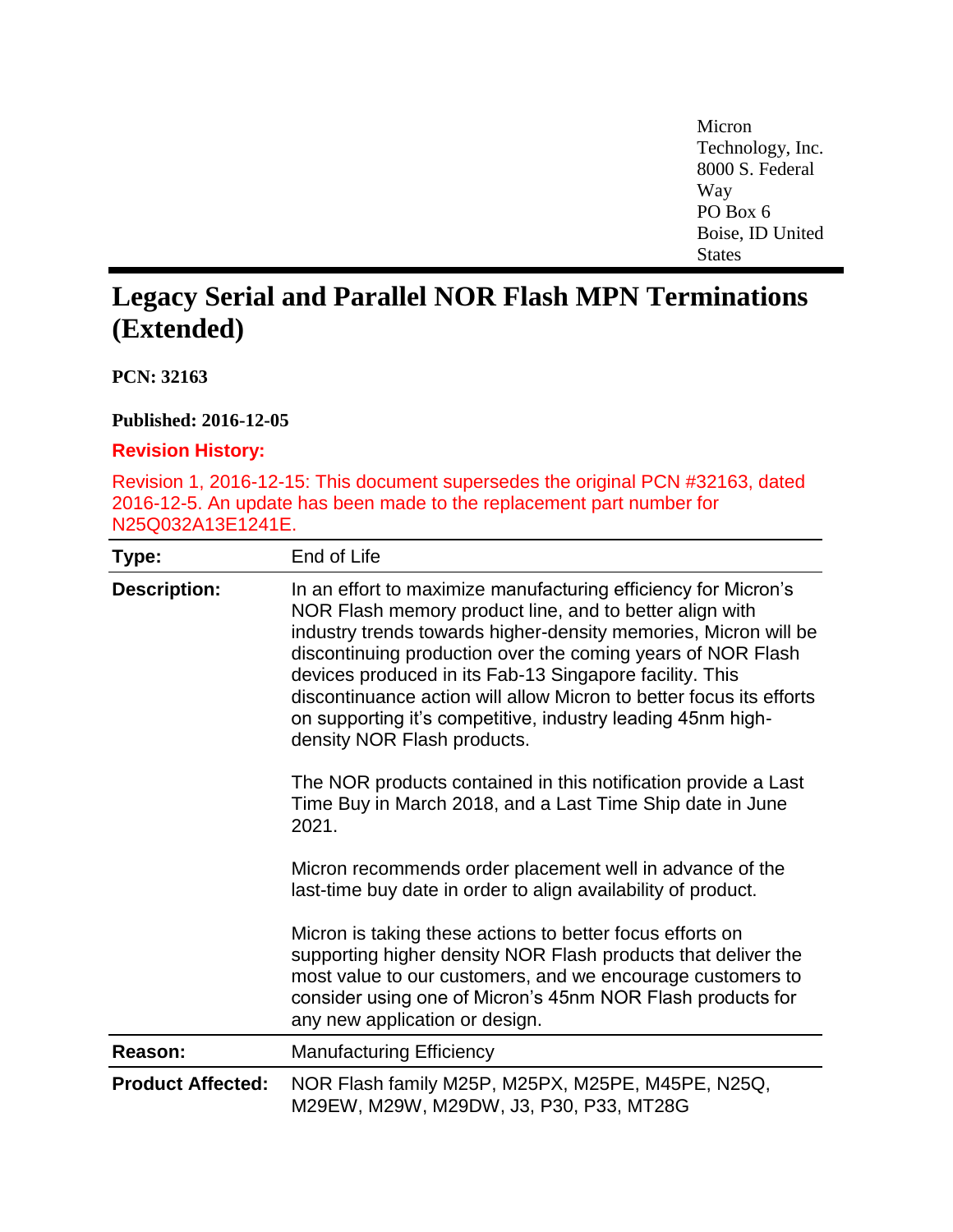| <b>Affected Micron Part</b><br><b>Number</b> | <b>Recommended Replacement Customer Part Number</b> |  |
|----------------------------------------------|-----------------------------------------------------|--|
| <b>Component</b>                             |                                                     |  |
| JR28F064M29EWBA                              | MT28EW128ABA1LJS-0SIT                               |  |
| JR28F064M29EWHA                              | MT28EW128ABA1HJS-0SIT                               |  |
| JR28F064M29EWLA                              | MT28EW128ABA1LJS-0SIT                               |  |
| JR28F064M29EWTA                              | MT28EW128ABA1HJS-0SIT JR28F064M29EWTA-ND            |  |
| JS28F00AP30BFA                               | MT28EW01GABA1LJS-<br>0SIT                           |  |
| JS28F00AP30EFA                               | MT28EW01GABA1HJS-0SIT                               |  |
| JS28F00AP33BFA                               | MT28EW01GABA1LJS-0SIT                               |  |
| JS28F00AP33EFA                               | MT28EW01GABA1HJS-0SIT                               |  |
| JS28F00AP33TFA                               | MT28EW01GABA1HJS-0SIT                               |  |
| JS28F064M29EWBA                              | MT28EW128ABA1LJS-0SIT                               |  |
| JS28F064M29EWHA                              | MT28EW128ABA1HJS-0SIT                               |  |
| JS28F064M29EWLA                              | MT28EW128ABA1LJS-0SIT                               |  |
| JS28F064M29EWTA                              | MT28EW128ABA1HJS-0SIT                               |  |
| <b>JS28F128J3F75A</b>                        | MT28EW128ABA1HJS-0SIT 557-1632-ND                   |  |
| JS28F128J3F75B                               | MT28EW128ABA1HJS-0SIT                               |  |
| <b>JS28F128P30BF75A</b>                      | MT28EW128ABA1LJS-0SIT JS28F128P30BF75A-ND           |  |
| <b>JS28F128P30TF75A</b>                      | MT28EW128ABA1HJS-0SIT JS28F128P30TF75A-ND           |  |
| JS28F128P33BF70A                             | MT28EW128ABA1LJS-0SIT                               |  |
| JS28F128P33TF70A                             | MT28EW128ABA1HJS-0SIT                               |  |
| JS28F256J3F105A                              | MT28EW256ABA1HJS-0SIT                               |  |
| <b>JS28F256P30BFE</b>                        | MT28EW256ABA1LJS-0SIT 557-1630-ND                   |  |
| JS28F256P30BFF                               | MT28EW256ABA1LJS-0SIT                               |  |
| <b>JS28F256P30TFE</b>                        | MT28EW256ABA1HJS-0SIT 557-1629-ND                   |  |
| JS28F256P33BFE                               | MT28EW256ABA1LJS-0SIT                               |  |
| JS28F256P33TFE                               | MT28EW256ABA1HJS-0SIT                               |  |
| <b>JS28F512P30BFA</b>                        | MT28EW512ABA1LJS-0SIT JS28F512P30BFA-ND             |  |
| JS28F512P30EFA                               | MT28EW512ABA1HJS-0SIT                               |  |
| JS28F512P30TFA                               | MT28EW512ABA1HJS-0SIT                               |  |
| JS28F512P33BFD                               | MT28EW512ABA1LJS-0SIT                               |  |
| JS28F512P33EFA                               | MT28EW512ABA1HJS-0SIT                               |  |
| JS28F512P33TFA                               | MT28EW512ABA1HJS-0SIT                               |  |
| <b>JS28F640J3F75A</b>                        | <b>MT28EW128ABA1HJS-0SIT 557-1602-ND</b>            |  |
| JS28F640J3F75B                               | MT28EW128ABA1HJS-0SIT                               |  |
| JS28F640P30BF75A                             | MT28EW128ABA1LJS-0SIT                               |  |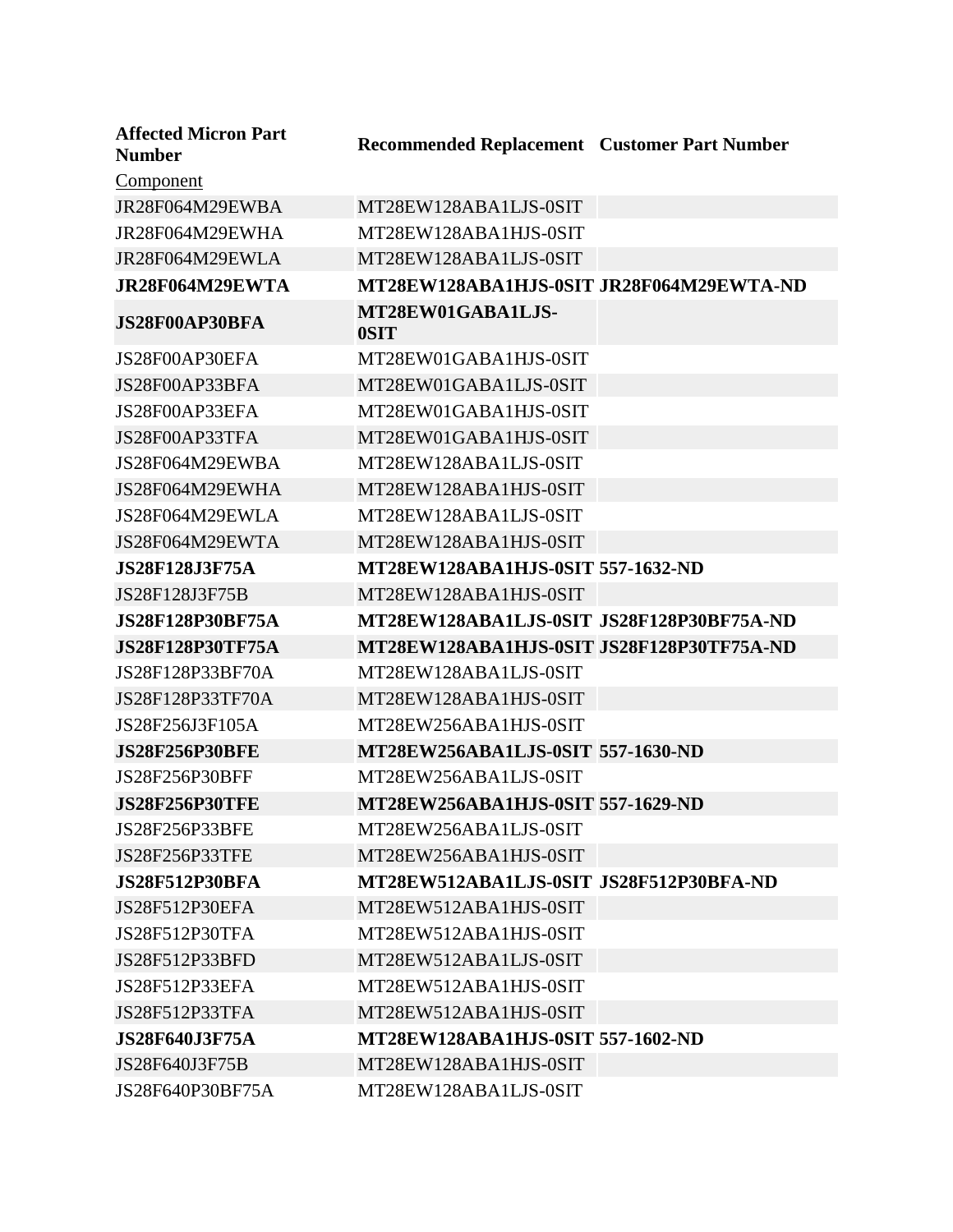| JS28F640P30TF75A       | MT28EW128ABA1HJS-0SIT                    |                          |
|------------------------|------------------------------------------|--------------------------|
| JS28F640P33TF70A       | MT28EW128ABA1HJS-0SIT                    |                          |
| M25P10-AVMN6TP         | <b>Contact Factory</b>                   |                          |
| M25P16-V6D11           | <b>Contact Factory</b>                   |                          |
| M25P16-VMN6TP          | <b>Contact Factory</b>                   |                          |
| M25P40-VMN6TPB         | <b>Contact Factory</b>                   |                          |
| M25P40-VMN6YPB         | <b>Contact Factory</b>                   |                          |
| M25PE10-VMN6P          | <b>Contact Factory</b>                   | M25PE10-VMN6P-ND         |
| M25PE10-VMN6TP         | <b>Contact Factory</b>                   |                          |
| M25PE16-VMP6TG         | MT25QL128ABA1EW7-0SIT                    |                          |
| M25PE16-VMW6G          | MT25QL128ABA1ESE-0SIT                    |                          |
| M25PE16-VMW6TG         | MT25QL128ABA1ESE-0SIT                    |                          |
| M25PE20-VMN6TP         | <b>Contact Factory</b>                   |                          |
| M25PE40-VMN6P          | <b>Contact Factory</b>                   |                          |
| M25PE40-VMN6TP         | <b>Contact Factory</b>                   |                          |
| M25PE40-VMP6TG         | MT25QL128ABA1EW7-0SIT                    |                          |
| M25PE40-VMW6TG         | MT25QL128ABA1ESE-0SIT                    |                          |
| M25PE80-VMN6TP         | <b>Contact Factory</b>                   |                          |
| M25PE80-VMP6TG         | MT25QL128ABA1EW7-<br>0SIT                |                          |
| M25PE80-VMW6G          | MT25QL128ABA1ESE-0SIT                    |                          |
| M25PE80-VMW6TG         | MT25QL128ABA1ESE-0SIT                    |                          |
| M25PX16-VMW6G          | MT25QL128ABA1ESE-0SIT                    |                          |
| M29DW128G60ZA6E        | MT28EW128ABA1HPC-0SIT                    |                          |
| <b>M29W160EB70N6E</b>  | <b>Contact Factory</b>                   | <b>M29W160EB70N6E-ND</b> |
| M29W160EB70N6F         | <b>Contact Factory</b>                   |                          |
| M29W160EB70ZA6E        | <b>Contact Factory</b>                   | M29W160EB70ZA6E-ND       |
| <b>M29W160ET70N6E</b>  | <b>Contact Factory</b>                   | M29W160ET70N6E-ND        |
| <b>M29W160ET70N6F</b>  | <b>Contact Factory</b>                   |                          |
| M29W160ET70ZA6E        | <b>Contact Factory</b>                   |                          |
| M29W160ET70ZA6F        | <b>Contact Factory</b>                   |                          |
| <b>M29W320EB70N6E</b>  | <b>Contact Factory</b>                   | <b>M29W320EB70N6E-ND</b> |
| <b>M29W320EB70ZE6E</b> | <b>Contact Factory</b>                   | M29W320EB70ZE6E-ND       |
| M29W320EB70ZE6F        | <b>Contact Factory</b>                   |                          |
| <b>M29W320ET70N6E</b>  | <b>Contact Factory</b>                   | <b>M29W320ET70N6E-ND</b> |
| M29W320ET70ZE6E        | <b>Contact Factory</b>                   | M29W320ET70ZE6E-ND       |
| M29W640GB70NA6E        | MT28EW128ABA1LJS-0SIT M29W640GB70NA6E-ND |                          |
| M29W640GB70ZA6E        | MT28EW128ABA1LPN-                        | M29W640GB70ZA6E-ND       |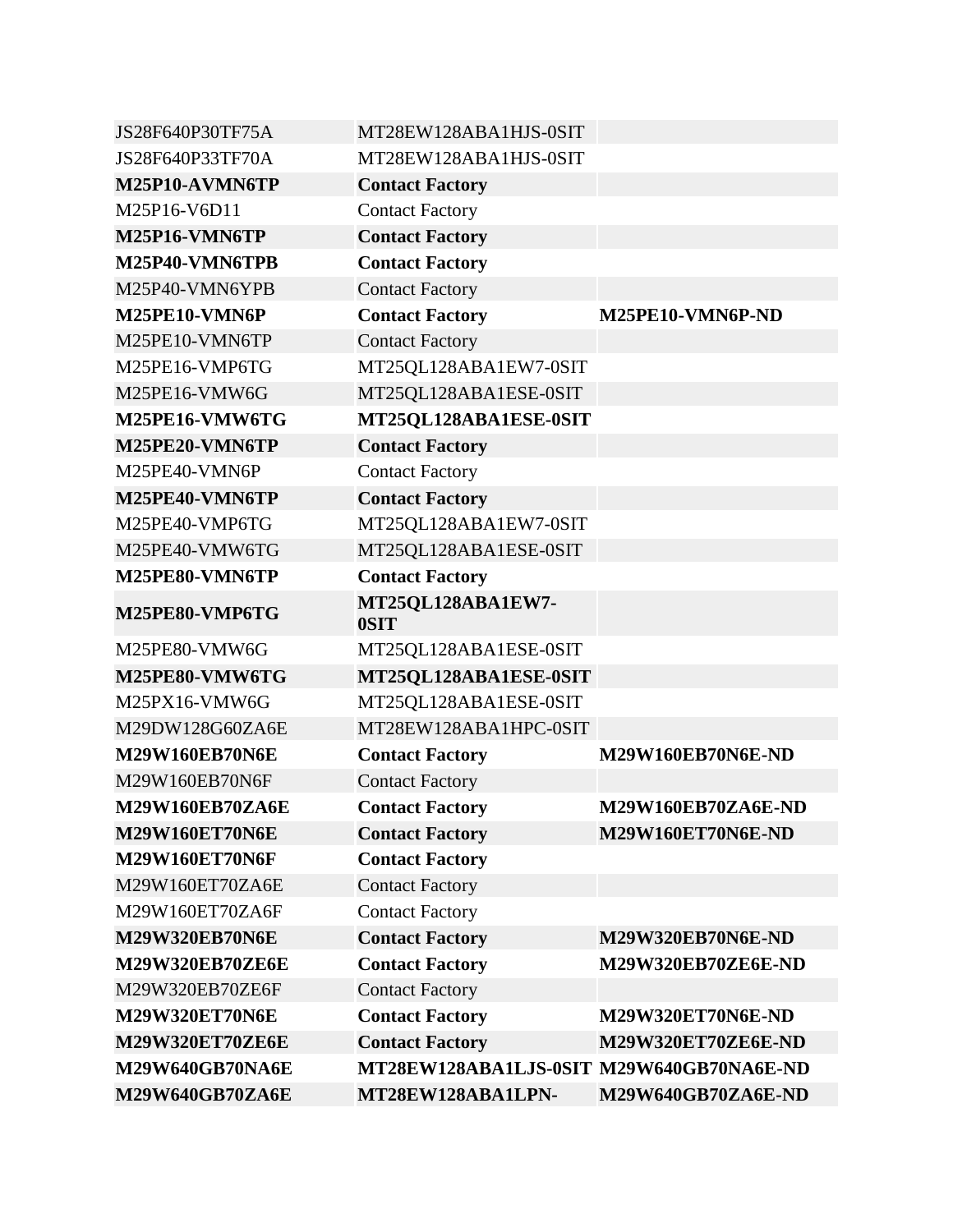|                        | 0SIT                                        |                          |
|------------------------|---------------------------------------------|--------------------------|
| M29W640GB70ZA6F        | MT28EW128ABA1LPN-0SIT                       |                          |
| M29W640GH70ZA6E        | MT28EW128ABA1HPN-0SIT                       |                          |
| M29W640GH70ZF6F        | MT28EW128ABA1HPN-0SIT                       |                          |
| <b>M29W640GL70NB6E</b> | MT28EW128ABA1LJS-0SIT M29W640GL70NB6E-ND    |                          |
| M29W640GL70NB6F        | MT28EW128ABA1LJS-0SIT                       |                          |
| M29W640GT70NA6E        | MT28EW128ABA1HJS-0SIT M29W640GT70NA6E-ND    |                          |
| M29W640GT70ZA6E        | MT28EW128ABA1HPN-0SIT                       |                          |
| M29W640GT70ZA6F        | MT28EW128ABA1HPN-0SIT                       |                          |
| <b>M29W800DB70N6E</b>  | <b>Contact Factory</b>                      | <b>M29W800DB70N6E-ND</b> |
| M29W800DB70N6F         | <b>Contact Factory</b>                      |                          |
| M29W800DB70ZE6F        | <b>Contact Factory</b>                      |                          |
| <b>M29W800DT70N6E</b>  | <b>Contact Factory</b>                      | M29W800DT70N6E-ND        |
| M45PE10S-VMN6P         | <b>Contact Factory</b>                      |                          |
| M45PE10-VMN6TP         | <b>Contact Factory</b>                      |                          |
| M45PE16-VMP6G          | <b>Contact Factory</b>                      |                          |
| M45PE16-VMP6TG         | <b>Contact Factory</b>                      |                          |
| M45PE16-VMW6G          | <b>Contact Factory</b>                      |                          |
| M45PE16-VMW6TG         | <b>Contact Factory</b>                      |                          |
| M45PE20-VMN6P          | <b>Contact Factory</b>                      |                          |
| M45PE20-VMN6TP         | <b>Contact Factory</b>                      |                          |
| M45PE20-VMP6TG         | <b>Contact Factory</b>                      |                          |
| M45PE40-VMN6TP         | <b>Contact Factory</b>                      |                          |
| M45PE40-VMW6TG         | <b>Contact Factory</b>                      |                          |
| M45PE80-VMN6TP         | <b>Contact Factory</b>                      |                          |
| M45PE80-VMP6G          | <b>Contact Factory</b>                      | M45PE80-VMP6G-ND         |
| M45PE80-VMP6TG         | <b>Contact Factory</b>                      |                          |
| M45PE80-VMW6TG         | <b>Contact Factory</b>                      |                          |
|                        | MT28GU01GAAA1EGC-0SIT MT28EW01GABA1HPC-0SIT |                          |
|                        | MT28GU256AAA1EGC-0SIT MT28EW256ABA1HPC-0SIT |                          |
|                        | MT28GU256AAA2EGC-0SIT MT28EW256ABA1HPC-0SIT |                          |
|                        | MT28GU512AAA1EGC-0SIT MT28EW512ABA1HPC-0SIT |                          |
| N25Q008A11ESC40FS02    | <b>Contact Factory</b>                      |                          |
| N25Q008A11ESC40FS03    | <b>Contact Factory</b>                      |                          |
| N25Q016A11E5140F       | MT25QU128ABA8E54-0SIT 557-1634-2-ND         |                          |
| N25Q016A11ESC40F       | <b>Contact Factory</b>                      |                          |
| N25Q032A11EF640E       | MT25QU128ABA1EW7-0SIT                       |                          |
| N25Q032A11EF640F       | MT25QU128ABA1EW7-                           | N25Q032A11EF640F-ND,     |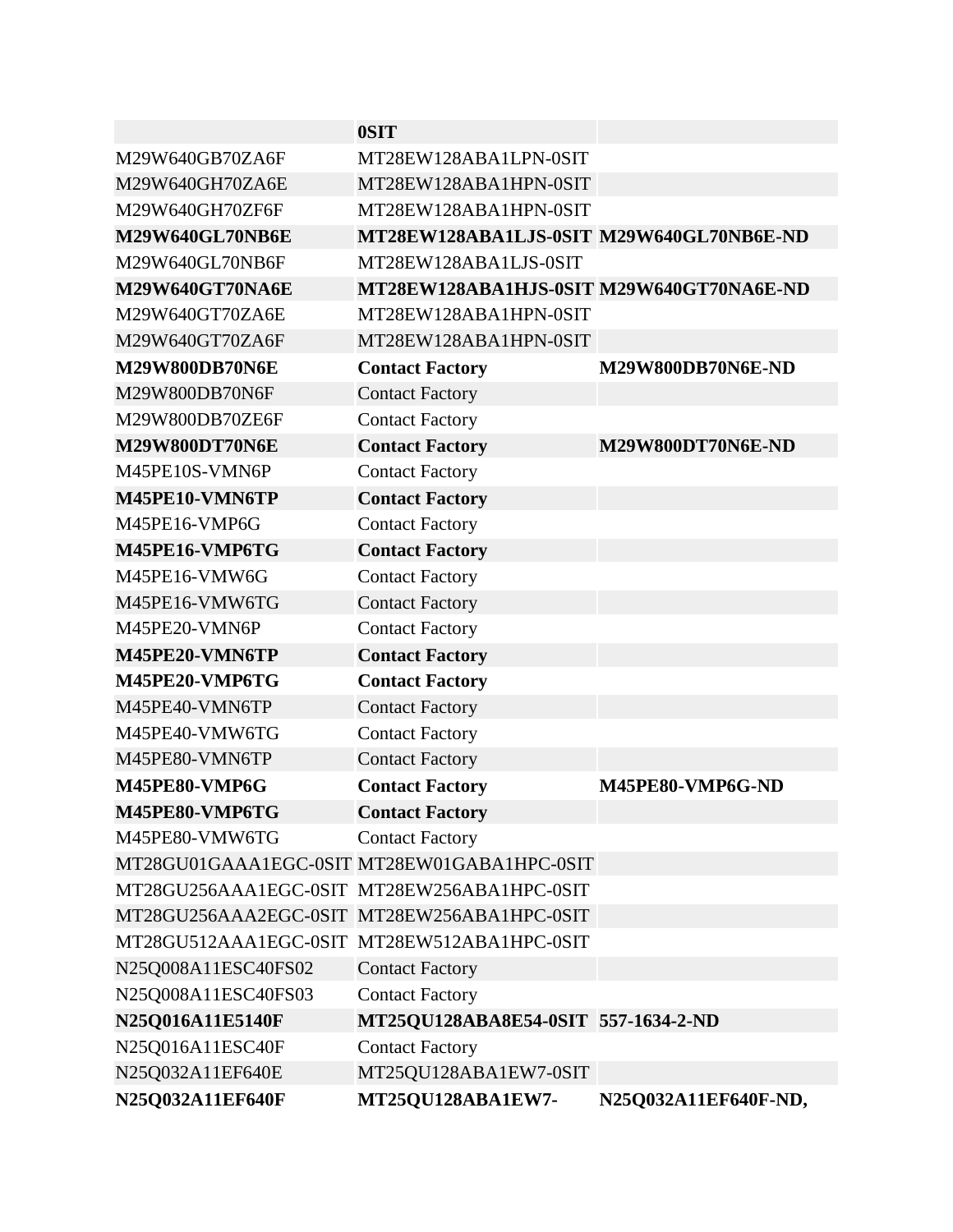|                         | 0SIT                                      | 557-1692-2-ND                         |
|-------------------------|-------------------------------------------|---------------------------------------|
| <b>N25Q032A11ESE40F</b> | MT25QU128ABA1ESE-0SIT 557-1693-2-ND       |                                       |
| N25Q032A11ESE40G        | MT25QU128ABA1ESE-0SIT                     |                                       |
| N25Q032A13E1240E        | MT25QL128ABA8E12-0SIT                     |                                       |
| N25Q032A13E1240F        | MT25QL128ABA8E12-0SIT 557-1694-2-ND       |                                       |
| N25Q032A13E1241E        | MT25QL128ABA8E12-1SIT                     |                                       |
| N25Q032A13E1241F        | MT25QL128ABA8E12-1SIT 557-1695-2-ND       |                                       |
| N25Q032A13EF640E        | MT25QL128ABA1EW7-0SIT                     |                                       |
| N25Q032A13EF640F        | MT25QL128ABA1EW7-0SIT                     |                                       |
| <b>N25Q032A13ESC40F</b> | <b>Contact Factory</b>                    | N25Q032A13ESC40F-ND,<br>557-1696-2-ND |
| N25Q032A13ESC40G        | <b>Contact Factory</b>                    |                                       |
| <b>N25Q032A13ESE40F</b> | MT25QL128ABA1ESE-0SIT 557-1698-2-ND       |                                       |
| N25Q032A13ESE40G        | MT25QL128ABA1ESE-0SIT                     |                                       |
| N25Q032A13ESF40F        | MT25QL128ABA8ESF-0SIT N25Q032A13ESF40F-ND |                                       |
| N25Q032A13ESF40G        | MT25QL128ABA8ESF-0SIT N25Q032A13ESF40G-ND |                                       |
| N25Q032A13EV741         | <b>Contact Factory</b>                    |                                       |
| N25Q064A11E5340F        | MT25QU128ABA1ESE-0SIT                     |                                       |
| <b>N25Q064A11ESE40F</b> | MT25QU128ABA1ESE-0SIT 557-1699-2-ND       |                                       |
| N25Q064A11ESE40G        | MT25QU128ABA1ESE-0SIT                     |                                       |
| N25Q064A13E1240E        | MT25QL128ABA8E12-0SIT                     |                                       |
| N25Q064A13E1240F        | MT25QL128ABA8E12-0SIT                     |                                       |
| N25Q064A13E1241F        | MT25QL128ABA8E12-1SIT                     |                                       |
| N25Q064A13E5340F        | <b>Contact Factory</b>                    |                                       |
| N25Q064A13EF640E        | MT25QL128ABA1EW7-0SIT                     |                                       |
| N25Q064A13EF640F        | MT25QL128ABA1EW7-<br>0SIT                 | N25Q064A13EF640F-ND                   |
| N25Q064A13EF840E        | MT25QL128ABA1EW9-0SIT                     |                                       |
| N25Q064A13EF840F        | MT25QL128ABA1EW9-0SIT                     |                                       |
| N25Q064A13ESE40F        | MT25QL128ABA1ESE-0SIT                     |                                       |
| N25Q064A13ESE40G        | MT25QL128ABA1ESE-0SIT                     |                                       |
| N25Q064A13ESED0F        | MT25QL128ABA1ESE-0SIT                     |                                       |
| N25Q064A13ESF40E        | MT25QL128ABA8ESF-0SIT                     |                                       |
| N25Q064A13ESF40F        | MT25QL128ABA8ESF-0SIT                     |                                       |
| N25Q064A13ESF40G        | MT25QL128ABA8ESF-0SIT                     |                                       |
| N25Q064A13EV140         | <b>Contact Factory</b>                    |                                       |
| N25Q064A13EV740         | <b>Contact Factory</b>                    |                                       |
| N25Q128A13EV740         | <b>Contact Factory</b>                    |                                       |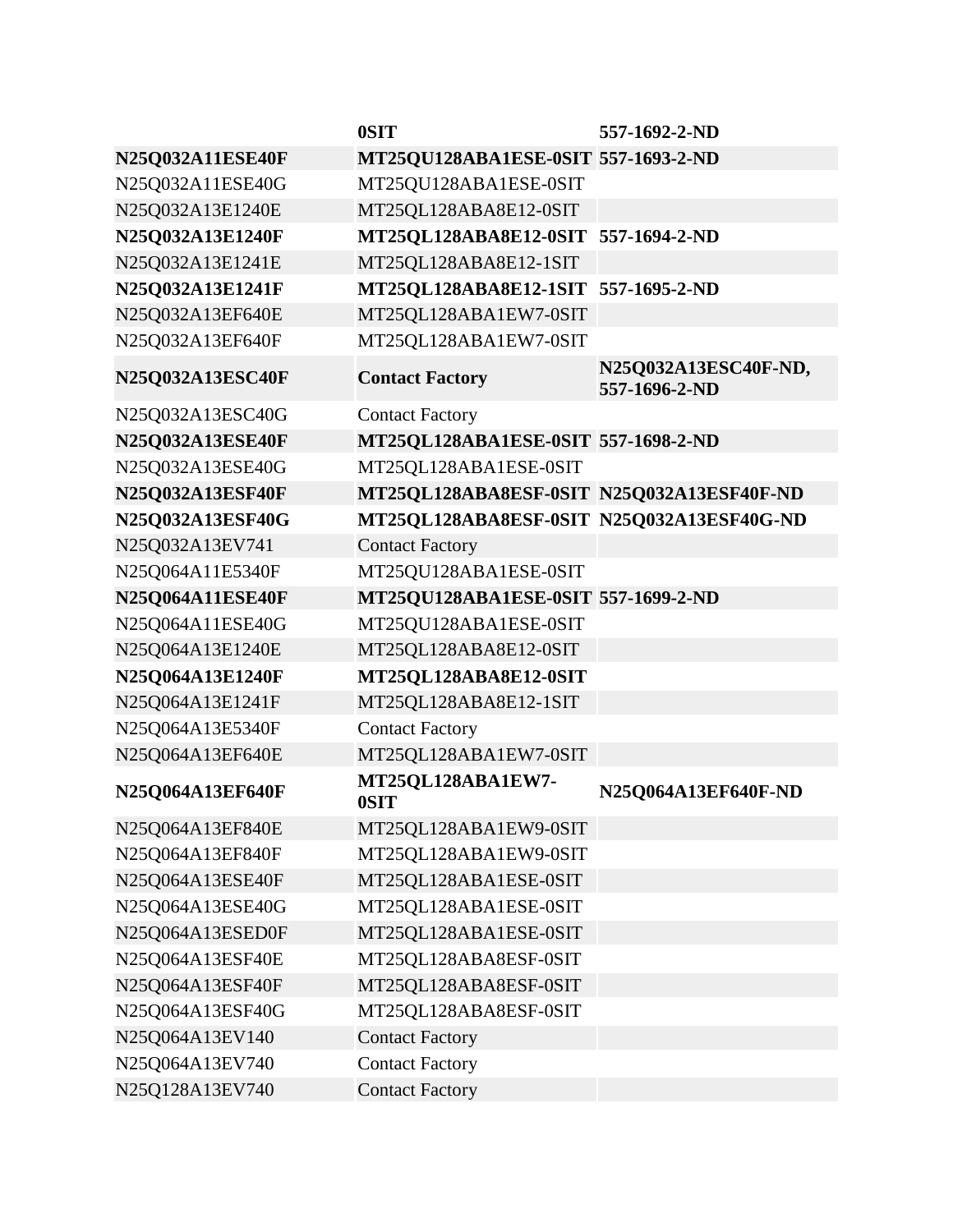| PC28F00AP30BFA          | MT28EW01GABA1LPC-0SIT     |                            |
|-------------------------|---------------------------|----------------------------|
| PC28F00AP30EFA          | MT28EW01GABA1HPC-<br>0SIT | PC28F00AP30EFA-ND          |
| PC28F00AP30TFA          | MT28EW01GABA1HPC-<br>0SIT | 557-1624-ND                |
| PC28F00AP33BFA          | MT28EW01GABA1LPC-<br>0SIT | PC28F00AP33BFA-ND          |
| PC28F00AP33EFA          | MT28EW01GABA1HPC-0SIT     |                            |
| PC28F00AP33TFA          | MT28EW01GABA1HPC-<br>0SIT |                            |
| PC28F00BP30EFA          | MT28FW02GBBA1HPC-<br>0AAT |                            |
| PC28F064M29EWBA         | MT28EW128ABA1LPC-0SIT     |                            |
| PC28F064M29EWHA         | MT28EW128ABA1HPC-0SIT     |                            |
| PC28F064M29EWLA         | MT28EW128ABA1LPC-0SIT     |                            |
| PC28F064M29EWTA         | MT28EW128ABA1HPC-0SIT     |                            |
| <b>PC28F128J3F75A</b>   | MT28EW128ABA1HPC-<br>0SIT | 557-1603-ND                |
| PC28F128J3F75B          | MT28EW128ABA1HPC-0SIT     |                            |
| <b>PC28F128P30BF65A</b> | MT28EW128ABA1LPC-<br>0SIT | <b>PC28F128P30BF65A-ND</b> |
| <b>PC28F128P30TF65A</b> | MT28EW128ABA1HPC-<br>0SIT | <b>PC28F128P30TF65A-ND</b> |
| PC28F128P33BF60A        | MT28EW128ABA1LPC-0SIT     |                            |
| PC28F128P33BF60D        | MT28EW128ABA1LPC-0SIT     |                            |
| PC28F256J3F95A          |                           |                            |
|                         | MT28EW256ABA1HPC-0SIT     |                            |
| <b>PC28F256P30BFE</b>   | MT28EW256ABA1LPC-<br>0SIT | 557-1589-ND                |
| PC28F256P30BFF          | MT28EW256ABA1LPC-0SIT     |                            |
| <b>PC28F256P30TFE</b>   | MT28EW256ABA1HPC-<br>0SIT | 557-1580-ND                |
| PC28F256P33BFE          | MT28EW256ABA1LPC-0SIT     |                            |
| PC28F256P33BFR          | MT28EW256ABA1LPC-1SIT     |                            |
| PC28F256P33TFE          | MT28EW256ABA1HPC-0SIT     |                            |
| <b>PC28F512P30BFA</b>   | MT28EW512ABA1LPC-<br>0SIT | 557-1619-ND                |
| <b>PC28F512P30BFB</b>   | MT28EW512ABA1LPC-<br>0SIT |                            |
| PC28F512P30EFA          | MT28EW512ABA1HPC-0SIT     |                            |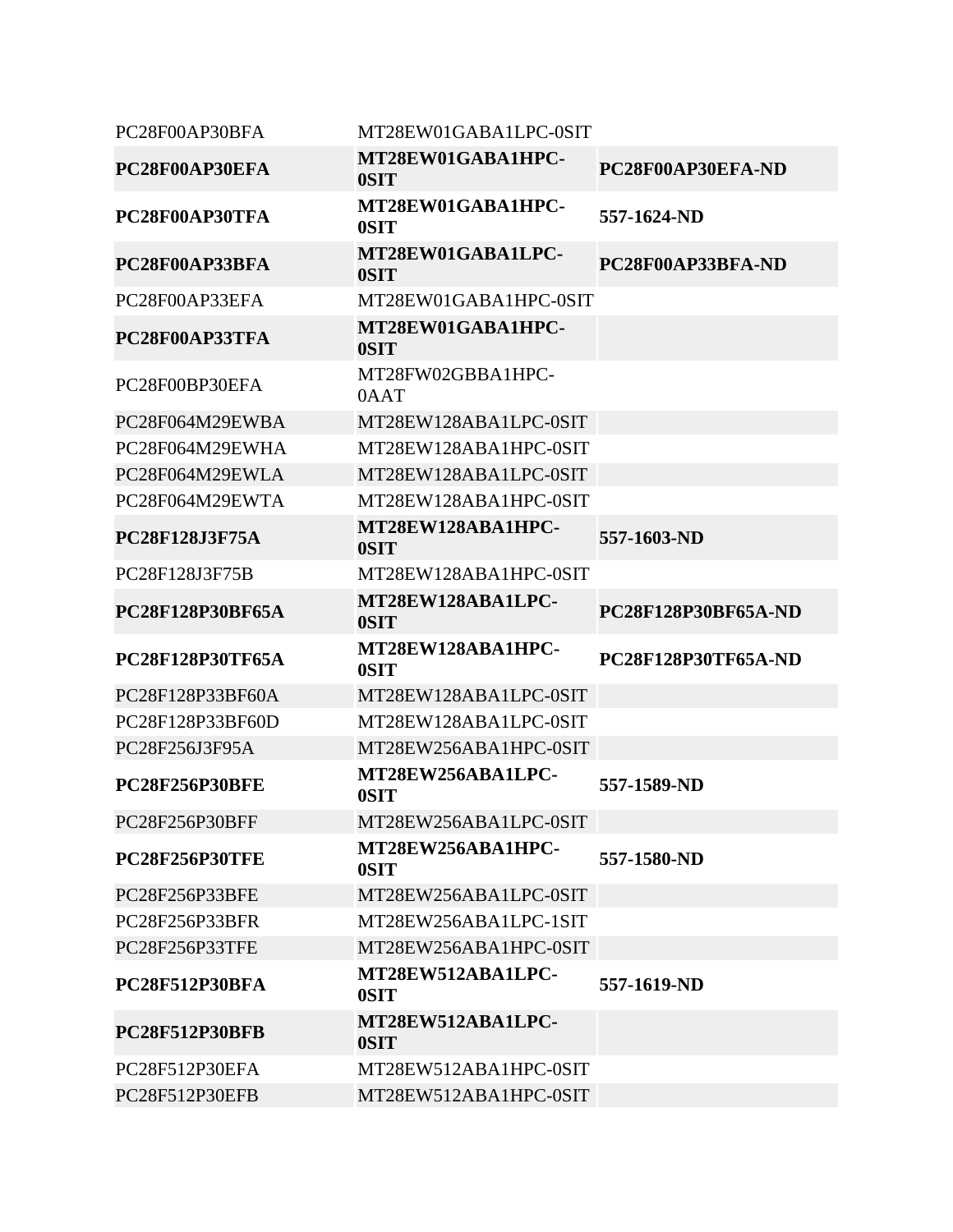| <b>Method of</b><br>Identification: | <b>Micron Marketing Part Number</b>                    |                     |
|-------------------------------------|--------------------------------------------------------|---------------------|
|                                     | *Materials that have been ordered are in <b>bold</b> . |                     |
| PZ28F064M29EWTA                     | MT28EW128ABA1HPN-0SIT                                  |                     |
| PZ28F064M29EWLA                     | MT28EW128ABA1LPN-0SIT                                  |                     |
| PZ28F064M29EWHA                     | MT28EW128ABA1HPN-0SIT                                  |                     |
| PZ28F064M29EWBA                     | MT28EW128ABA1LPN-0SIT                                  |                     |
| PF48F4400P0VBQEK                    | MT28EW512ABA1LPC-0SIT                                  |                     |
| PF48F4400P0VBQEF                    | MT28EW512ABA1LPC-0SIT                                  |                     |
| PF48F4000P0ZTQEJ                    | <b>Contact Factory</b>                                 |                     |
| PF48F4000P0ZBQEF                    | <b>Contact Factory</b>                                 |                     |
| PF48F3000P0ZTQEA                    | <b>Contact Factory</b>                                 | PF48F3000P0ZTQEA-ND |
| PF48F3000P0ZBQEA                    | <b>Contact Factory</b>                                 | PF48F3000P0ZBQEA-ND |
| PC48F4400P0VB0EF                    | MT28EW512ABA1LPC-0SIT                                  |                     |
| PC48F4400P0VB0EE                    | MT28EW512ABA1LPC-<br>0SIT                              | PC48F4400P0VB0EE-ND |
| PC48F4400P0TB0EE                    | MT28EW512ABA1LPC-<br>0SIT                              | PC48F4400P0TB0EE-ND |
| PC28F640P33TF60A                    | MT28EW128ABA1HPC-0SIT                                  |                     |
| PC28F640P33BF60A                    | MT28EW128ABA1LPC-0SIT                                  |                     |
| PC28F640P30TF65B                    | MT28EW128ABA1HPC-0SIT                                  |                     |
| <b>PC28F640P30TF65A</b>             | MT28EW128ABA1HPC-<br>0SIT                              | PC28F640P30TF65A-ND |
| PC28F640P30BF65B                    | MT28EW128ABA1LPC-0SIT                                  |                     |
| PC28F640P30BF65A                    | MT28EW128ABA1LPC-<br>0SIT                              | PC28F640P30BF65A-ND |
| PC28F640J3F75B                      | MT28EW128ABA1HPC-0SIT                                  |                     |
| PC28F640J3F75A                      | MT28EW128ABA1HPC-0SIT                                  |                     |
| <b>PC28F512P33TFA</b>               | MT28EW512ABA1HPC-<br>0SIT                              | PC28F512P33TFA-ND   |
| <b>PC28F512P33EFA</b>               | MT28EW512ABA1HPC-<br>0SIT                              | PC28F512P33EFA-ND   |
| <b>PC28F512P33BFD</b>               | MT28EW512ABA1LPC-<br>0SIT                              | PC28F512P33BFD-ND   |
| PC28F512P30TFB                      | MT28EW512ABA1HPC-0SIT                                  |                     |
| PC28F512P30TFA                      | MT28EW512ABA1HPC-0SIT                                  |                     |

**Micron Sites Affected:** Fab13 – SG